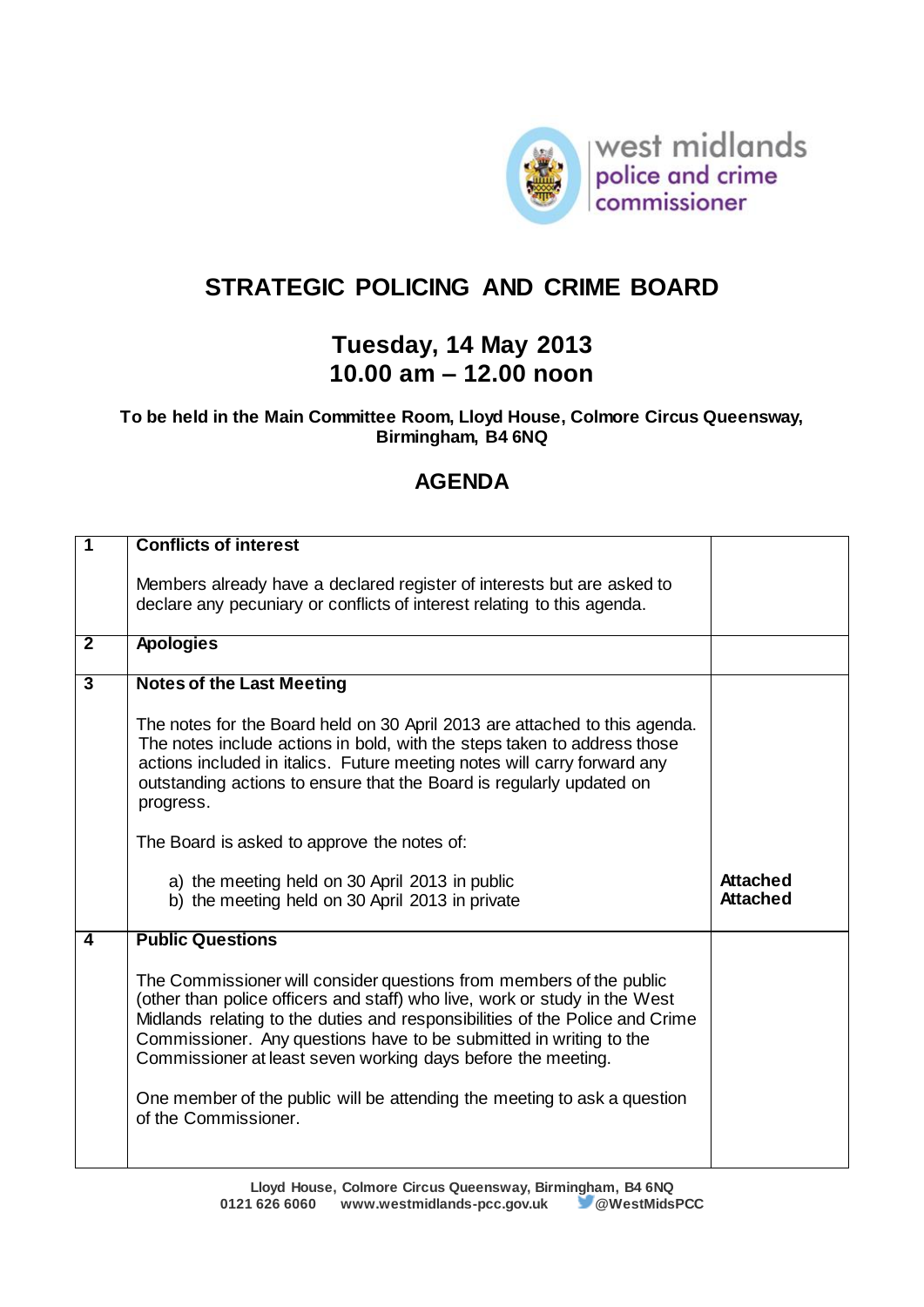|                         | Members of the public are reminded that it is also possible to ask<br>questions of West Midlands Police and Crime Panel meeting whose role is<br>to support and review the work of the West Midlands Police and Crime<br>Commissioner. For further information go to the Panel's website<br>www.birmingham.gov.uk/wmpcp                                                                                                                                                             |                       |
|-------------------------|-------------------------------------------------------------------------------------------------------------------------------------------------------------------------------------------------------------------------------------------------------------------------------------------------------------------------------------------------------------------------------------------------------------------------------------------------------------------------------------|-----------------------|
| $\overline{\mathbf{5}}$ | Performance against the 2013-14 milestones and deliverables in the<br><b>Police and Crime Plan</b>                                                                                                                                                                                                                                                                                                                                                                                  | <b>Attached</b>       |
|                         | The Board is asked to consider the attached report from the Chief<br>Constable and Chief Executive on performance.                                                                                                                                                                                                                                                                                                                                                                  |                       |
| 6                       | <b>Professional Standards Department, Quality of Service</b>                                                                                                                                                                                                                                                                                                                                                                                                                        | <b>Attached</b>       |
|                         | The Board is asked to consider the attached report from the Chief<br>Constable on the work of the Force to ensure and to seek improvements to<br>quality of service with a particular focus on the contribution of the<br>Professional Standards Department.                                                                                                                                                                                                                        |                       |
| $\overline{\mathbf{7}}$ | <b>Information Services Update</b>                                                                                                                                                                                                                                                                                                                                                                                                                                                  | <b>Attached</b>       |
|                         | The Board is asked to consider the attached report from the Force Chief<br>Information Officer on progress with the work of his Department,<br>Information Services.                                                                                                                                                                                                                                                                                                                |                       |
|                         | There will be a report from a member of the Command Team at each<br>meeting of the Board covering their portfolio of work. Each portfolio will be<br>considered by Board twice a year.                                                                                                                                                                                                                                                                                              |                       |
| $\overline{\mathbf{8}}$ | <b>National Landscape</b>                                                                                                                                                                                                                                                                                                                                                                                                                                                           | <b>Attached</b>       |
|                         | The Board is asked to consider the attached information report from the<br>Chief Executive on the national policing landscape.                                                                                                                                                                                                                                                                                                                                                      |                       |
| 9                       | <b>Fair Funding</b>                                                                                                                                                                                                                                                                                                                                                                                                                                                                 | <b>Attached</b>       |
|                         | The Board is asked to consider the attached report from the Force's<br>Director of Resources and Commissioner's Chief Financial Officer which<br>provides an update on the current position in relation to police formula<br>funding. The paper forms the context to the continued work which the<br>Commissioner plans to undertaken to ensure a fair funding deal for the<br>police service in the West Midlands.                                                                 |                       |
| $\overline{10}$         | <b>Progress Report on the Commissioner's Summits</b>                                                                                                                                                                                                                                                                                                                                                                                                                                | Attached/to<br>follow |
|                         | The Board is asked to consider the attached report from the West<br>Midlands Office for Policing and Crime. The report updates the Board on<br>the series of summits that have taken place at the request of the<br>Commissioner. The summits were a series of consultation and<br>engagement events designed to support the development of the<br>Commissioner's Police and Crime Plan and give him the opportunity to<br>develop on-going consultation and engagement mechanisms. |                       |